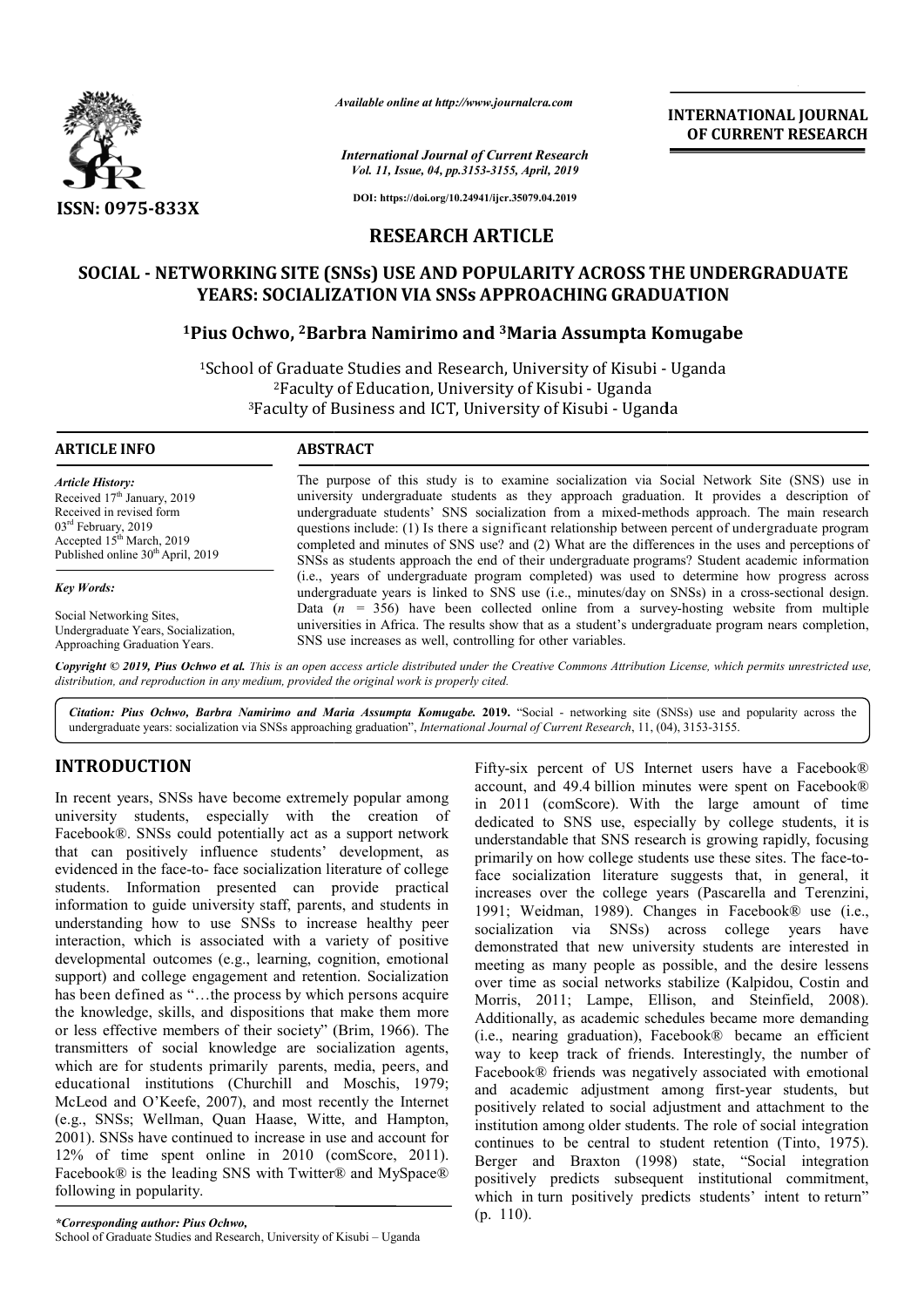**Table 1. Hierarchical Multiple Regression of Percent of Undergraduate Program Completed on Total Minutes of Social Networking Site Use Daily (N = 356)**

| Step | Variable    |         | sr <sub>i</sub> | sr     |           | $\overline{R^2}$ | $\Delta R^2$ | $\overline{F}$ |
|------|-------------|---------|-----------------|--------|-----------|------------------|--------------|----------------|
|      | Age         | .02     | .02             | .04%   | .42       | .18              | .18          | $11.37***$     |
|      | <b>Sex</b>  | $-0.08$ | $-.07$          | .49%   | $-1.65$   |                  |              |                |
|      | Ethnicity   | $-13$   | $-.13$          | 1.69%  | $-2.81$   |                  |              |                |
|      | Major       | $-.01$  | $-.01$          | .01%   | $-.30$    |                  |              |                |
|      | Country     | .13     | .12             | 1.44%  | 2.68      |                  |              |                |
|      | Paid Work   | .04     | .04             | .16%   | .95       |                  |              |                |
|      | <b>ECAs</b> | $-06$   | $-.06$          | .36%   | $-1.29$   |                  |              |                |
|      | Internet    | .32     | .32             | 10.24% | $7.10***$ |                  |              |                |
|      | Percent     | .18     | .15             | 2.25%  | $331**$   | .20              | .02          | $.57***$       |

*Note.*  $*^*p < 0.01$ ,  $*^*p < 0.001$ . ECAs = Extracurricular Activities. Internet is minutes of Internet use per day. Percent is percent of undergraduate program completed.

This is important to consider as socialization via SNSs continues to support and supplant face-to-face socialization in college. Recent studies suggest that SNSs have the capacity to help create small communities within large institutions that make students more comfortable, engaged, connected, and persistent in finishing college (Read, 2004). Research has found that 84% of students who spend more than six hours per week on SNSs interact daily with close friends at their institution compared to only 69% who spend an hour or less on SNSs (Higher Education Research Institute, 2007). Overall, students using SNSs are more socially involved on campus via clubs, organizations, and other groups. These students are generally more satisfied with their social lives, as seen in the face-to-face socialization literature, which leads to a higher retention rate.

### **MATERIALS AND METHODS**

Data  $(n = 356)$  have been collected online from a surveyhosting website from multiple universities in Africa. Data collection was ongoing until December of 2018, and occurred primarily through e-mail invitation to complete a web-based survey. Recruitment e- mails were sent directly to instructors at various universities. Each recruitment e-mail included a web link to an online survey that was to be forwarded to the students in their programs. The survey consists of five sections: Section 1 contains demographic/general questions; Academic information is provided in Section 2 (e.g., GPA); Section 3 asks about computer and Internet use (e.g., minutes/day on the computer and Internet); The fourth section is specific to SNS use (e.g., minutes/day of SNS use); Finally, Section 5 solicits open-ended student reflections on SNS use. Validity evidence was provided by having two faculty and student reviewers examine the survey for several criteria (Fowler, 2002). Based on their comments, it was revised prior to administration. Quantitative data were used to analyze the first research question using multiple regression – the relationship between percent of undergraduate program completed and SNS use. For the second research question, open-response items were analyzed using Qualitative Data Analysis (QDA; Caudle, 2004). QDA involves two major subprocesses: (1) data reduction and pattern identification, and (2) producing objective analytic conclusions and communicating them. Data for each open-response item were reduced to the major themes, patterns were identified, and conclusions were drawn. The authors conducted the data reduction process separately, and convened to compare their individual results. Major themes identified by the authors were reported.

#### **RESULTS**

*Demographics.* There were 356 participants with 189 (49.4%) from East African universities (e.g., Uganda, Kenya, Tanzania,

etc.) and the remaining participants were from other parts of Africa (*n* = 167; 50.6%; e.g., Nigeria, South Africa, etc.). The mean age was 22.34 (*SD* = 4.46), and 102 (28.7%) were male and 254 were female (71.3%). Participants on average completed 56.24% (*SD* = 31.67) of their undergraduate programs. Additionally, the sample reported spending approximately  $242.02$  (*SD* = 129.44) minutes/day on the Internet (i.e., just over 3 hours/day). All students reported using SNSs, with Facebook<sup>®</sup> being the most popular  $(n =$ 309; 86.7%). The average minutes/day of SNS use was 148.67 (*SD* = 133.14; i.e., over 2 hours/day. The purpose of this study was to investigate the relationship between percent of undergraduate program completed and minutes/day using SNSs. A Hierarchical Multiple Regression was used because this method allows for the investigation of how much variance is explained by a particular variable, while controlling for other variables entered in the model (Allison, 1999; Keith, 2006). The dependent variable was minutes/day of SNS use. The covariates, which included age, sex, ethnicity, major, country, ECAs, paid work, and minutes/day of Internet use were entered into the model first. Percent of undergraduate program completed was added second. Percent completed was used because some undergraduate programs in European countries last three years. After Step 1 (i.e., only the covariates),  $R^2$  was significant, indicating that the covariates significantly predicted minutes/day using SNS ( $R^2 = .18$ ,  $F(8)$ ,  $347$ ) = 11.37,  $p < .001$ ). At Step 2, there was a significant increment in  $R<sup>2</sup>$ , indicating that percent of undergraduate program completed was a significant additional predictor of minutes/day using SNS ( $\Delta R^2 = .02$ , *F* (9,446) = 11.57, *p* < .001). Together the predictors accounted for 20.4% of the variance. Two predictors (i.e., minutes/day using the Internet [*p* < .001] and percent of undergraduate program completed [*p*  = .001]) were significant after applying the Bonferroni correction ( $\alpha = .05/9 = .006$ ). The significant and positive relationship between percent of undergraduate program completed and minutes/day of SNS use indicates that as a student's undergraduate program nears completion, SNS use increases as well, controlling for other variables (see Table 1 above).

*QDA*: The second purpose of this study was to investigate the differences in the uses and perceptions of SNSs as students approach the end of their undergraduate programs. Comparisons were made based on how many years participants successfully completed in their undergraduate programs grouped as beginning (i.e., 0 to 1 years), middle (i.e., 2 years), and end (i.e., 3 to 4 years). One-hundred ninety-six (47.1%) were beginning college; 100 (24%) completed year 2; 120 (28.8%) were at the end of their undergraduate programs. Use and perceptions were analyzed with the following items on the survey: (1) How do